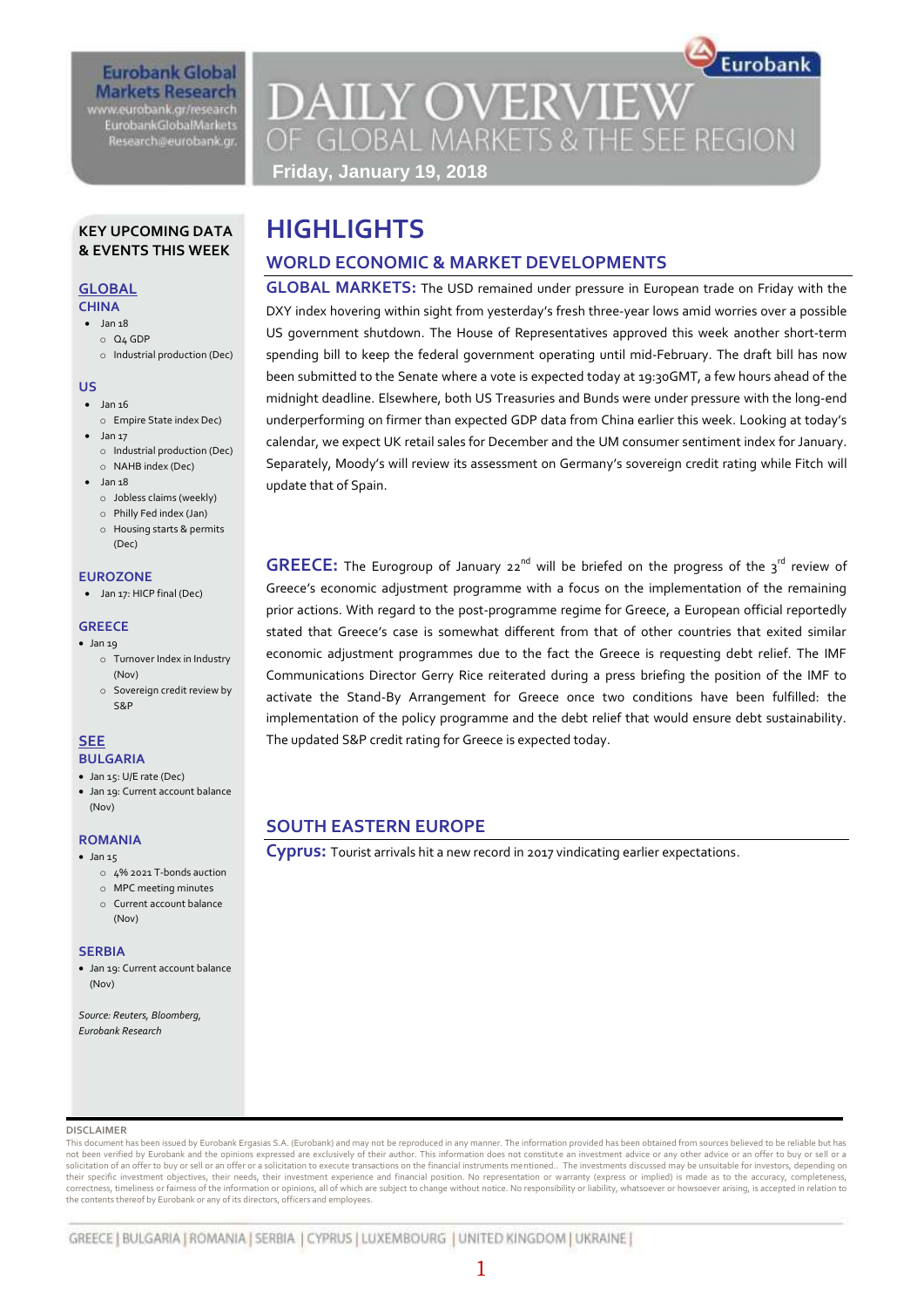November 14, 2013

January 19, 2018







*Source: Reuters, Bloomberg, Eurobank Research*

# **Latest world economic & market developments GLOBAL MARKETS**

**AILY OVERVIEW** 

OF GLOBAL MARKETS & THE SEE REGION

The USD remained under pressure in European trade on Friday with the DXY index hovering around 90.289 at the time of writing, within sight from yesterday's fresh three-year low of 90.113 amid worries over a possible US government shutdown. The House of Representatives approved this week another short-term spending bill to keep the federal government operating until mid-February. The draft bill has now been submitted to the Senate where a vote is expected today at 19:30GMT, a few hours ahead of the midnight deadline. This will be a close call as most Democrats have warned that they do not intend to support the bill unless it includes a permanent fix for the Deferred Action for Childhood Arrivals (DACA) programme. However, even if the draft bill is rejected by the Senate and a shutdown were to happen, any impact on the US economic activity is likely to be limited as it would affect only the so-called "non-essential" government services. Data from the US Treasury Department showing that the top two foreign US creditors, China and Japan, cut further their Treasuries holdings in November, also exerted a negative impact on the USD. Against this background, the EUR/USD was 0.4% firmer on the day to stand at 1.2280/85 at the time of writing, approaching a three-year peak of 1.2322 marked earlier this year ahead of next week's ECB monetary policy meeting where investors are eagerly awaiting some hints regarding the Central Bank's short-term policy deliberations. Elsewhere, both US Treasuries and Bunds were under pressure in European trade with the long-end underperforming short-dated paper and the belly of the curve on firmer than expected GDP data from China earlier this week. Looking at today's calendar, UK retail sales for December are expected to show a 1.1%mom decline following a gain of 1.2%mom in the prior month after retailers reported a disappointing Christmas sales period. In the US, we expect the UM consumer sentiment index for January, which is anticipated to improve supported by the ongoing improvement in labor market conditions and firmer US equity markets. Separately, Moody's will review its assessment on Germany's sovereign credit rating (currently at Aaa with stable outlook), while Fitch will update that of Spain (currently at BBB+ with positive outlook).

#### [ppetropoulou@eurobank.gr](mailto:ppetropoulou@eurobank.gr)

Eurobank

#### **GREECE**

The Eurogroup of January 22nd will be briefed on the progress of the 3rd review of Greece's economic adjustment programme with a focus on the implementation of the remaining prior actions. A positive conclusion will allow for the disbursement of the next loan tranche in the area of EUR6-7 billion which will likely arrive in state coffers in mid-February. With regard to the post-programme regime for Greece, a European official reportedly stated that Greece's case is somewhat different from that of other countries that exited similar economic adjustment programmes due to the fact the Greece is requesting debt relief. He also rejected the alternative of an enhanced conditions credit line for Greece on the grounds that the Greek government has explicitly ruled out this option. Meanwhile, the IMF Communications Director Gerry Rice reiterated during a press briefing the position of the IMF to activate the Stand-By Arrangement for Greece once two conditions have been fulfilled: the implementation of the policy programme and the debt relief that would ensure debt sustainability. On the latter, he added that not all differences between the Fund and the European partners have been bridged yet but there is scope for progress and work is being done by all sides towards a positive outcome. In other news, the updated S&P credit rating for Greece is expected today.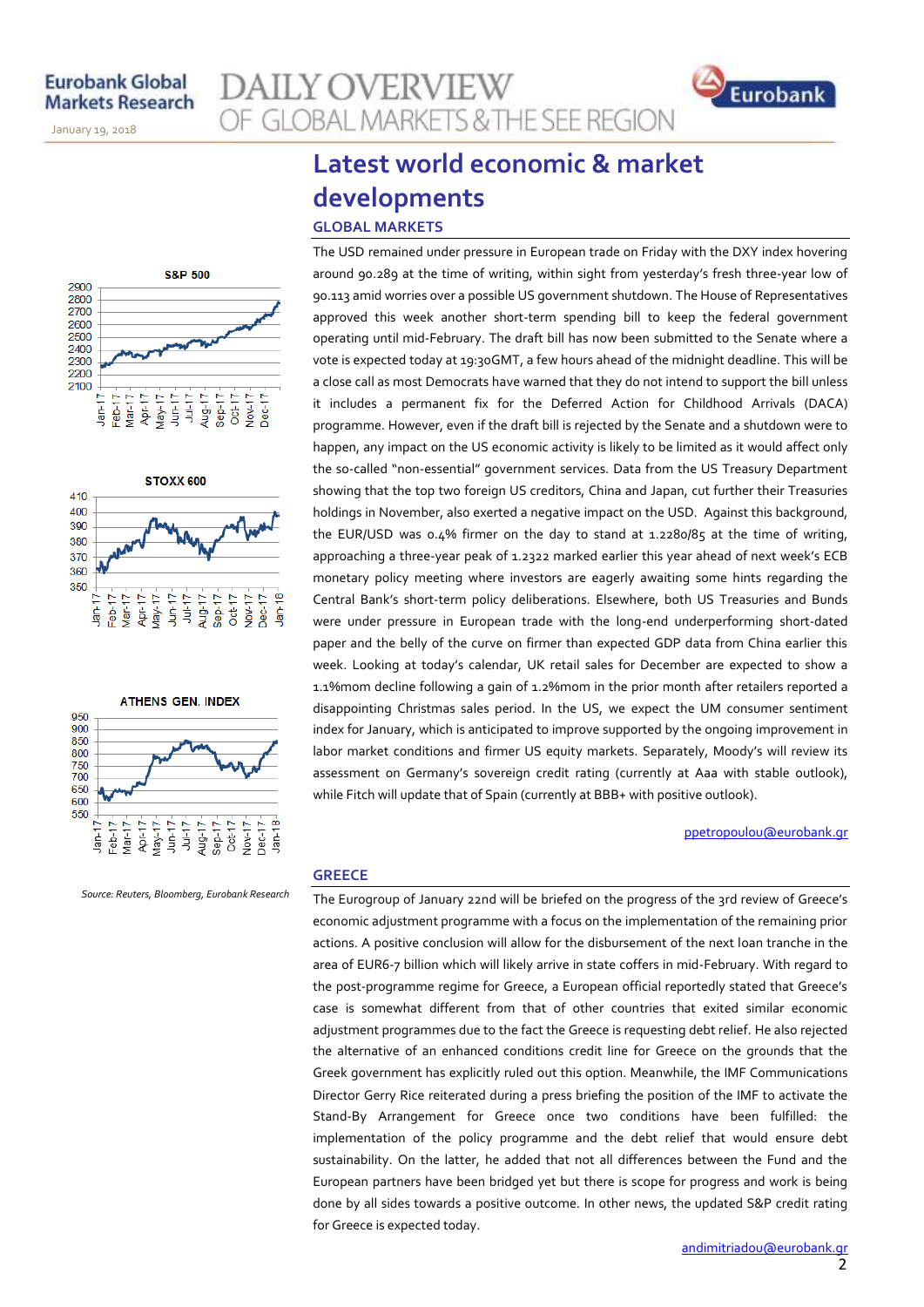## **Eurobank Global Markets Research**

January 19, 2018

| inets nesearch              |      |                  |                                                                             |                                    |
|-----------------------------|------|------------------|-----------------------------------------------------------------------------|------------------------------------|
| uary 19, 2018               |      |                  |                                                                             | OF GLOBAL MARKETS & THE SEE REGION |
|                             |      |                  |                                                                             |                                    |
| <b>BULGARIA: Indicators</b> |      | 2016 2017e 2018f |                                                                             | Latest economic & market dev       |
| Real GDP growth %           | 3.4  | 3.8              | 3.5                                                                         |                                    |
| CPI (pa, yoy %)             | -0.8 |                  | $\begin{array}{ c c c c } \hline 1.6 & 1.5 \\ \hline 0.0 & 1.0 \end{array}$ | the CESEE region                   |
| $0.14 + 0.14 + 0.002$       |      |                  |                                                                             |                                    |

| Real GDP growth %          | 3.4    | 3.8               | 3.5    |
|----------------------------|--------|-------------------|--------|
| CPI (pa, yoy %)            | $-0.8$ | 1.6               | 1.5    |
| <b>Budget Balance/GDP*</b> | 1.6    | 0.0               | $-1.0$ |
| Current Account/GDP        | 5.4    | 4 N               | 3.0    |
| <b>EUR/BGN</b> (eop)       |        | 1.9558            |        |
|                            |        | 2016 current 2017 |        |
| Policy Rate (eop)          |        | N/A               |        |

*\* on a cash basis*

*Source: Reuters, Bloomberg, Eurobank Research, National Authorities*

| <b>CYPRUS: Indicators</b>  | 2016   | 2017e  | 2018f |
|----------------------------|--------|--------|-------|
| Real GDP growth %          | 2.8    | 3.5    | 3.1   |
| HICP (pa, yoy %)           | $-1.2$ | 1.0    | 1.5   |
| <b>Budget Balance/GDP*</b> | 04     | n 2    | 04    |
| Current Account/GDP        | $-5.7$ | $-5.9$ | -6.3  |
| * FSA 2010                 |        |        |       |

*Source: Reuters, Bloomberg, Eurobank Research, National Authorities*

| <b>ROMANIA: Indicator:</b> | 2016   | 2017e   | <b>2018f</b> |
|----------------------------|--------|---------|--------------|
| Real GDP growth %          | 4.8    | 5.5     | 4.0          |
| CPI (pa, yoy %)            | $-1.6$ | 14      | 3.1          |
| Budget Balance/GDP*        | $-24$  | $-3.7$  | $-3.8$       |
| Current Account/GDP        | $-2.2$ | $-3.0$  | $-2.8$       |
| <b>EUR/RON</b> (eop)       | 4.54   | 4.67    | 4.62         |
|                            | 2017   | current | 2018         |
| Policy Rate (eop)          | 1.75   | 2.00    | 2.50         |

*\* on a cash basis*

*Source: Reuters, Bloomberg, Eurobank Research, National Authorities*

| <b>SERBIA: Indicators</b>                      | 2016   | 2017e   | 2018f  |
|------------------------------------------------|--------|---------|--------|
| Real GDP growth %                              | 2.8    | 2.0     | 3.0    |
| CPI (pa, yoy %)                                | 11     | 3.0     | 3.0    |
| <b>Budget Balance/GDP</b>                      | $-1.2$ | 0.5     | -0.6   |
| Current Account/GDP                            | -40    | -40     | $-3.9$ |
| EUR/RSD (eop)                                  | 123.40 | 118.2   | 116.5  |
|                                                | 2017   | current | 2018   |
| Policy Rate (eop)                              | 3.50   | 3.50    | 4.00   |
| Source: Reuters, Bloomberg, Eurobank Research, |        |         |        |

*National Authorities*



| <b>Credit Ratings</b>           |                 |             |            |  |  |  |  |  |  |
|---------------------------------|-----------------|-------------|------------|--|--|--|--|--|--|
| Moody's S&P<br>Fitch<br>L-T ccy |                 |             |            |  |  |  |  |  |  |
| <b>SERBIA</b>                   | Ba <sub>3</sub> | <b>BB</b>   | <b>BB</b>  |  |  |  |  |  |  |
| <b>ROMANIA</b>                  | Baa3            | RRR-        | BBB-       |  |  |  |  |  |  |
| <b>BULGARIA</b>                 | Baa2            | <b>BBB-</b> | <b>BBB</b> |  |  |  |  |  |  |
| <b>CYPRUS</b>                   | R1              | RR+         | RR-        |  |  |  |  |  |  |

# **Latest economic & market developments in EE** region

#### **Cyprus**

**Y OVERVIEW** 

Tourist arrivals increased by +14.6% YoY in 2017 (3,652,073 vs. 3,186,531) reaching a new record in the history of the Republic. The highest increase was recorded in tourist arrivals from Israel (+76.1% YoY, 261,966), Germany (+52.2% YoY, 188,826) and Austria (+33.1% YoY, 40,743). Tourist arrivals from traditional and more sizeable markets such as Russia (+5.5% YoY, 824,494) and the UK (+8.3% YoY, 1,253,839) fared relatively well. In a similar vein, tourism revenues expanded also robustly by +11.9% YoY in January-October 2017 to €2,5bn, up from €2,2bn compared to the same period last year. The expenditure per person for the period of January – October 2017 reached  $\epsilon$ 731,6 compared to  $\epsilon$ 749,3 in the corresponding period of the previous year, recording a decrease of 2.4%. The expenditure per person/per day for the period of January – October 2017 compared to the period of January – October 2016 also recorded a decrease of 2.4% (from €78,9 to €77,0). Overall, the outgoing year was another year of records for the tourism industry contributing to the GDP growth rebound of the Cypriot economy. After a three year recession in 2012-2014 and a cumulative drop of 10.5% of GDP, the economy expanded by +2% YoY in 2015 (upwardly revised from +1.7% YoY previously), +3% YoY in 2016 (upwardly revised from +2.8% YoY previously) and accelerated to 3.8% in 2017 above initial international organizations forecasts. Looking ahead, the current strong growth momentum in Cyprus is expected to be sustained in 2018 as well. We envisage GDP growth to reach 3.6% YoY in 2018 driven by the ongoing private consumption rebound.

[igkionis@eurobank.gr](mailto:igkionis@eurobank.gr)

Eurobank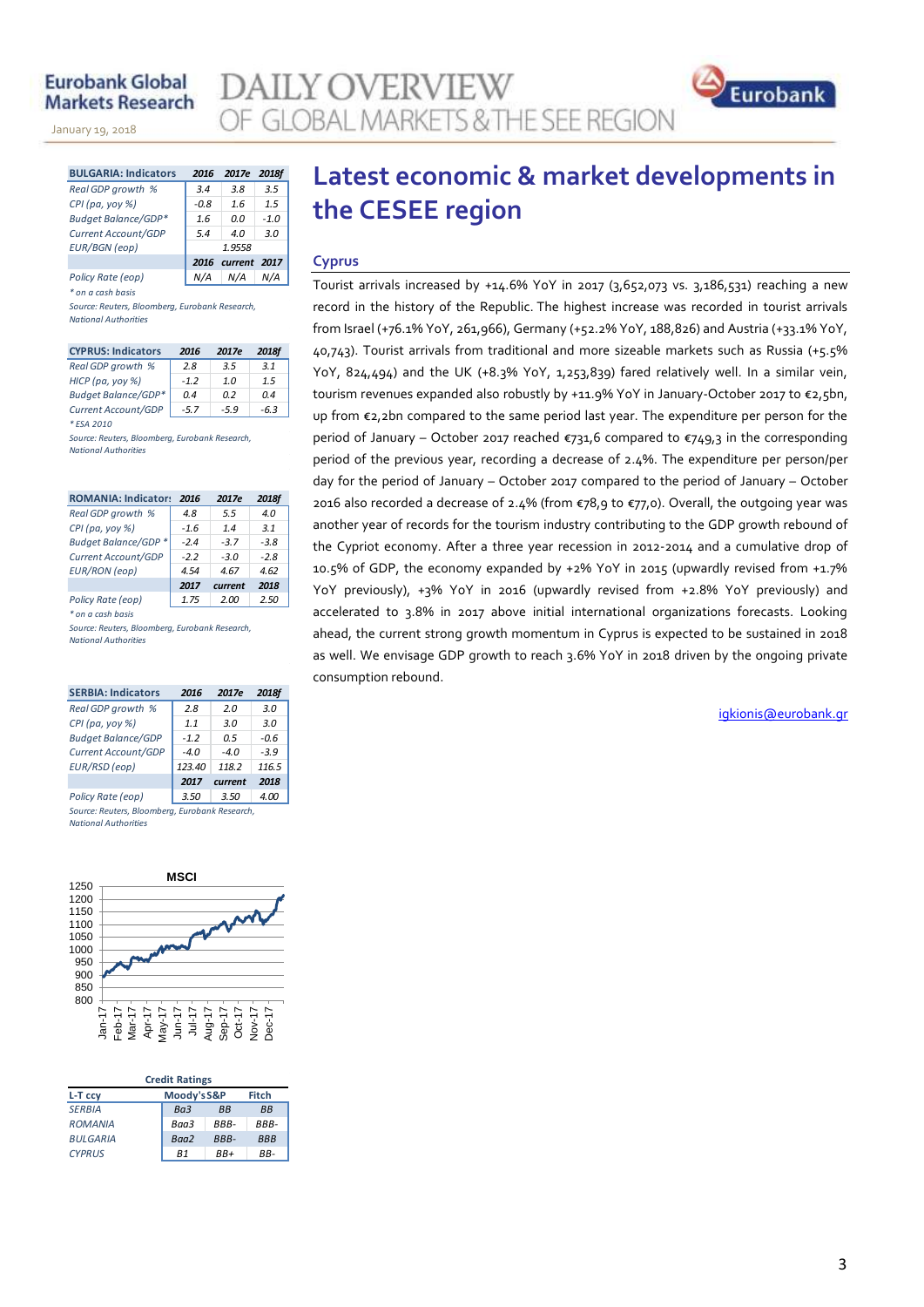## **Eurobank Global Markets Research**

January 19, 2018

**DAILY OVERVIEW**<br>OF GLOBAL MARKETS & THE SEE REGION



#### **GLOBAL MARKETS**

November 14, 2013

| <b>GLOBAL MARKETS</b> |          |         |             |              |        |      |             |                         |      |              |                 |                    |      |         |             |
|-----------------------|----------|---------|-------------|--------------|--------|------|-------------|-------------------------|------|--------------|-----------------|--------------------|------|---------|-------------|
| <b>Stock markets</b>  |          |         |             | <b>FOREX</b> |        |      |             | <b>Government Bonds</b> |      |              |                 | <b>Commodities</b> |      |         |             |
|                       | Last     | ΔD      | <b>AYTD</b> |              | Last   | ΔD   | <b>AYTD</b> | (yields)                | Last | <b>ADbps</b> | <b>AYTD</b> bps |                    | Last | ΔD      | <b>AYTD</b> |
| S&P 500               | 2798.03  | $-0.2%$ | 4.7%        | EUR/USD      | 1.2273 | 0.3% | 2.2%        | $UST - 10yr$            | 2.64 |              | 23 <sup>1</sup> | <b>GOLD</b>        | 1333 | 0.4%    | 2.3%        |
| Nikkei 225            | 23808.06 | 0.2%    | 4.6%        | GBP/USD      | 1.3916 | 0.2% | 2.9%        | Bund-10vr               | 0.59 | z            | 16              | <b>BRENT CRUDE</b> | 69   | $-0.9%$ | 2.7%        |
| STOXX 600             | 398.73   | 0.2%    | 2.5%        | USD/JPY      | 110.75 | 0.3% | 1.8%        | $JGB - 10vr$            | 0.08 | 0            |                 | <b>LMEX</b>        | 3383 | 1.0%    | $-1.1\%$    |

#### **CESEE MARKETS**

| <b>SERBIA</b>         |                                          |                |                      | <b>ROMANIA</b>           |                  |                     |                  | <b>BULGARIA</b>       |                    |                  |                      |  |
|-----------------------|------------------------------------------|----------------|----------------------|--------------------------|------------------|---------------------|------------------|-----------------------|--------------------|------------------|----------------------|--|
| <b>Money Market</b>   |                                          |                |                      | <b>Money Market</b>      |                  |                     |                  | <b>Money Market</b>   |                    |                  |                      |  |
| <b>BELIBOR</b>        | Last                                     | <b>ADbps</b>   | <b>AYTD bps</b>      | <b>ROBOR</b>             | Last             | <b>ADbps</b>        | <b>∆YTD bps</b>  | <b>SOFIBOR</b>        | Last               | <b>ADbps</b>     | <b>∆YTD bps</b>      |  |
| T/N                   | 2.50                                     | 0              | $-2$                 | O/N                      | 1.09             | 0                   | 0                | <b>LEONIA</b>         | 0.01               | 0                | $\mathbf{1}$         |  |
| 1-week                | 2.61                                     | $\Omega$       | $\Omega$             | 1-month                  | 1.57             | 0                   | $-30$            | 1-month               | $-0.28$            | 0                | $-3$                 |  |
| 1-month               | 2.81                                     | $-1$           | $-4$                 | 3-month                  | 1.98             | 0                   | $-7$             | 3-month               | $-0.19$            | 0                | $-1$                 |  |
| 3-month               | 3.10                                     | 0              | $-2$                 | 6-month                  | 2.22             | 0                   | $-5$             | 6-month               | $-0.05$            | 0                | 0                    |  |
| 6-month               | 3.21                                     | $-1$           | -3                   | 12-month                 | 2.36             | 0                   | 4                | 12-month              | 0.32               | 0                | 0                    |  |
| <b>RS Local Bonds</b> |                                          |                |                      | <b>RO Local Bonds</b>    |                  |                     |                  | <b>BG Local Bonds</b> |                    |                  |                      |  |
|                       | Last                                     | <b>ADbps</b>   | <b>∆YTD bps</b>      |                          | Last             | <b>ADbps</b>        | <b>AYTD bps</b>  | (yields)              | Last               | <b>ADbps</b>     | ∆YTD bps             |  |
| 3Y RSD                | 4.26                                     | 0              | $-2$                 | 3Y RON                   | 3.36             | 0                   | $-2$             | 3Y BGN                | $-0.06$            | 0                | $\mathbf{1}$         |  |
| 5Y RSD                | 4.63                                     | 0              | $-24$                | 5Y RON                   | 3.84             | 0                   | 6                | 5Y BGN                | 0.09               | 0                | $-6$                 |  |
| 7Y RSD                | 4.98                                     | 0              | $-20$                | 10Y RON                  | 4.24             | 0                   | $-7$             | 10Y BGN               | 0.97               | 0                | 0                    |  |
| <b>RS Eurobonds</b>   |                                          |                |                      | <b>RO Eurobonds</b>      |                  |                     |                  | <b>BG Eurobonds</b>   |                    |                  |                      |  |
|                       | Last                                     | <b>ADbps</b>   | <b>∆YTD bps</b>      |                          | Last             | <b>ADbps</b>        | <b>∆YTD bps</b>  |                       | Last               | <b>ADbps</b>     | ∆YTD bps             |  |
| USD Feb-20            | 3.06                                     | $\overline{O}$ | $\overline{z}$       | <b>EUR Oct-25</b>        | 1.53             | 0                   | $-7$             | <b>EUR Mar-22</b>     | 0.11               | 0                | 18                   |  |
| USD Nov-24            | 6.04                                     | $-31$          | $\mathbf{1}$         | USD Jan-24               | 3.27             | $\mathbf{1}$        | 27               | <b>EUR Sep-24</b>     | 0.70               | 0                | 13                   |  |
| CDS                   |                                          |                |                      | <b>CDS</b>               |                  |                     |                  | <b>CDS</b>            |                    |                  |                      |  |
|                       | Last                                     | <b>ADbps</b>   | <b>AYTD bps</b>      |                          | Last             | <b>ADbps</b>        | <b>AYTD bps</b>  |                       | Last               | <b>ADbps</b>     | <b>AYTD bps</b>      |  |
| 5-year                | 102                                      | 0              | $-16$                | 5-year                   | 86               | $-1$                | -4               | 5-year                | 65                 | 0                | $-32$                |  |
| $10$ -year            | 151                                      | 0              | $-11$                | 10-year                  | 128              | $-1$                | $-6$             | 10-year               | 111                | 4                | $-30$                |  |
| <b>STOCKS</b>         |                                          |                |                      | <b>STOCKS</b>            |                  |                     |                  | <b>STOCKS</b>         |                    |                  |                      |  |
|                       | Last                                     | AD             | <b>AYTD</b>          |                          | Last             | AD                  | <b>AYTD</b>      |                       | Last               | AD               | <b>AYTD</b>          |  |
| BELEX15               | 773.3                                    | 0.32%          | 1.78%                | <b>BET</b>               | 8373.2           | $-0.02%$            | 7.99%            | <b>SOFIX</b>          | 711.2              | 0.19%            | 4.98%                |  |
| <b>FOREX</b>          |                                          |                |                      | <b>FOREX</b>             |                  |                     |                  | <b>FOREX</b>          |                    |                  |                      |  |
|                       | Last                                     | ΔD             | <b>AYTD</b>          |                          | Last             | ΔD                  | <b>AYTD</b>      |                       | Last               | ΔD               | <b>AYTD</b>          |  |
| <b>EUR/RSD</b>        | 118.28                                   | 0.11%          | 0.53%                | <b>EUR/RON</b>           | 4.6577           | $-0.09%$            | 0.15%            | USD/BGN               | 1.5938             | 0.28%            | 2.23%                |  |
|                       | BELEX15 Index                            |                |                      | <b>BET Index</b><br>9400 |                  |                     |                  |                       | <b>SOFIX Index</b> |                  |                      |  |
| 800                   |                                          |                |                      | 8900                     |                  |                     |                  | 800                   |                    |                  |                      |  |
| 750                   |                                          |                |                      | 8400                     |                  |                     |                  | 700                   |                    |                  |                      |  |
| 700                   |                                          |                |                      | 7900                     |                  |                     |                  |                       |                    |                  |                      |  |
|                       |                                          |                |                      | 7400<br>6900             |                  |                     |                  | 600                   |                    |                  |                      |  |
| 650                   |                                          |                |                      | 6400                     |                  |                     |                  |                       |                    |                  |                      |  |
| 600                   |                                          |                |                      | 5900                     |                  |                     |                  | 500                   |                    |                  |                      |  |
| $Jan-17$              | Apr-17                                   | $Jul-17$       | Oct-17               | Jan-17                   | Mar-17<br>May-17 | $J$ ul-17<br>Sep-17 | Jan-18<br>Nov-17 | $Jan-17$<br>Mar-17    | $May-17$           | Jul-17<br>Sep-17 | Nov-17               |  |
|                       |                                          |                |                      |                          |                  |                     |                  |                       |                    |                  |                      |  |
|                       |                                          |                |                      |                          |                  |                     |                  |                       |                    |                  |                      |  |
| 126                   | <b>EUR/RSD</b><br><b>EUR/RON</b><br>4.70 |                |                      |                          |                  |                     |                  | 1.90                  | <b>USD/BGN</b>     |                  |                      |  |
| 124                   |                                          |                | 4.65<br>4.60         |                          |                  |                     | 1.85             |                       |                    |                  |                      |  |
| 122                   |                                          |                |                      | 4.55                     |                  |                     |                  | 1.80                  |                    |                  |                      |  |
|                       |                                          |                |                      | 4.50                     |                  |                     |                  | 1.75<br>1.70          |                    |                  |                      |  |
| 120                   |                                          |                |                      | 4.45<br>4.40             |                  |                     |                  | 1.65                  |                    |                  |                      |  |
| 118                   |                                          |                |                      | 4.35                     |                  |                     |                  | 1.60                  |                    |                  |                      |  |
| Jan <sub>1</sub>      | Apr-17                                   | Jul-17         | $Jan-18$<br>$Oct-17$ | こう                       | Apr-17           | 三古                  | Jan-18<br>Oct-17 | $Jan-17$              | Apr-17             | $Jul-17$         | $Jan-18$<br>$Oct-17$ |  |
|                       |                                          |                |                      |                          |                  |                     |                  |                       |                    |                  |                      |  |
|                       |                                          |                |                      |                          |                  |                     |                  |                       |                    |                  |                      |  |

*Source: Reuters, Bloomberg, Eurobank Economic Analysis and Financial Markets Research Data updated as of 10:15: EST*